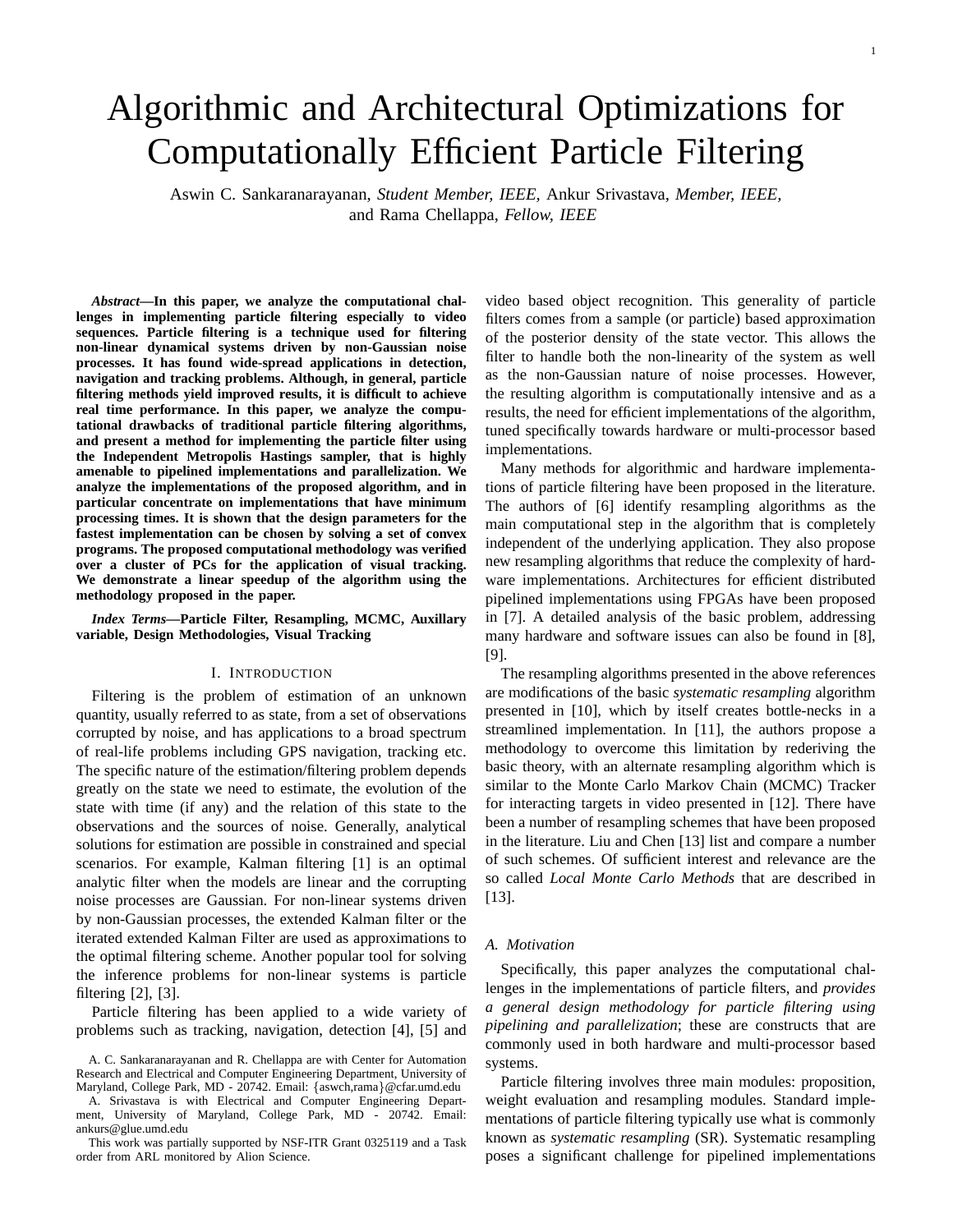as it can only begin when all the weights are computed at the weight computation stage, and the cumulative sum of the weights is available. This means that any pipelined implementation would start the resampling only after all the weights are computed. This increases the latency of the whole implementations.

In this paper, we present algorithmic and implementation schemes for particle filters for speeding up the basic computations, thereby making particle filtering-based solutions amenable to real time constraints. We demonstrate a computational methodology where the need for the knowledge of cumulative sum of weights is removed. This implies that, in contrast to traditional particle filtering implementation, the proposed approach does not suffer any bottlenecks in pipelining. Further, this allows us to speedup the filter and reduce its latency through pipelining and parallelization. We further demonstrate the performance of these implementations using a cluster of PCs. This allows us to achieve speedups that are linear in the number of cluster nodes.

## *B. Specific Contributions*

This paper address the computational challenges in hardware and multi-processor implementations of particle filters. In this regard, we make the following contributions.

- 1) **Algorithmic Enhancements:** In order to avoid the SR step, we propose the use of the independent Metropolis Hastings algorithm [14] for resampling. We show that this algorithmic modification is much more amenable to pipelining and parallelization.
- 2) **Auxiliary Particle filtering:** Further, we show that many of the problems associated with the proposed methodology can be further reduced with the use of auxiliary particle filters [15]. This allows for complete freedom in the choice of proposal density, which could be an important design issue.
- 3) **Minimum Time Implementations:** We present pipeline-able and parallel architectures for implementing the proposed algorithm. We formulate a set of convex programs for obtaining the design specification of the fastest implementation of the algorithm. We also prove that given a constraint on the execution speed of the algorithm, the minimum resources required for the implementation can be formulated as a convex program.
- 4) We analyze the pipelining and parallelizability of the proposed implementation using a cluster of PCs for tracking a vehicle in a video stream. We achieve speedups in computation that are linear in the number of cluster nodes.

The rest of the paper is organized as follows. We first present the traditional particle filtering algorithm in section II. In section III, we present the MCMC sampling theory and use it to propose a computational methodology in Section IV. Section V analyzes the implementations using the proposed methodology. Finally, in section VI, we demonstrate the performance of the proposed implementations for the problem of tracking in videos using a cluster of PCs.

# II. PARTICLE FILTERING

In particle filtering, we address the problem of Bayesian inference for dynamical systems. Let  $\mathcal{X} \subseteq \mathbb{R}^d$  and  $\mathcal{Y} \subseteq \mathbb{R}^p$ denote the state space and the observation space of the system respectively. Let  $x_t \in \mathcal{X}$  denote the state at time t, and  $y_t \in \mathcal{Y}$ the noisy observation at time  $t$ . We model the state sequence  ${x_t}$  as a Markovian random process. Further we assume that the observations  $\{y_t\}$  to be conditionally independent given the state sequence. Under these assumptions, the system is completely characterized by the following:

- $p(x_t|x_{t-1})$ : The *State transition probability density function*, describing the evolution of the system from time  $t-1$  to t. Alternatively, the same could be described with a *state transition model* of the form  $x_t = h(x_{t-1}, n_t)$ , where  $n_t$  is a noise process.
- $p(y_t|x_t)$ : Observation likelihood density, describing the conditional likelihood of observation given state. As before, this relationship could be in the form of an *observation model*  $y_t = f(x_t, \omega_t)$  where  $\omega_t$  is a noise process independent of  $n_t$ .
- $p(x_0)$ : The prior state probability at  $t = 0$ .

Given statistical descriptions of the models and noisy observations, we are interested in making inferences about the state of the system at current time. Specifically, given the observations till time  $t, y_{1:t} = \{y_1, \ldots, y_t\}$ , we would like to estimate the posterior density function  $\pi_t = p(x_t|y_{1:t})$ . With the posterior, we aim to make inferences  $I(f_t)$  of the form,

$$
I(f_t) = \mathbf{E}_{\pi_t}[f_t(x_t)] = \int f_t(x_t) p(x_t|y_{1:t}) dx_t \qquad (1)
$$

where  $f_t$  is some function of interest. An example of such an inference could be the conditional mean, where  $f_t(x_t) = x_t$ .

Under Markovian assumption on the state space dynamics and conditional independence assumption on the observation model, the posterior probability is recursively estimated using the *Bayes Theorem*

$$
p(x_t|y_{1:t}) = \frac{p(y_t|x_t) \int p(x_t|x_{t-1})p(x_{t-1}|y_{1:t-1})dx_{t-1}}{p(y_t|y_{1:t-1})}
$$
 (2)

Note that, there are no unknowns in (2) since all terms are either specified or computable from the posterior at the previous time step. The problem is that this computation (including the integrations) need not have an analytical representation. However, foregoing the requirement for an analytic solution, particle filtering approximates the posterior  $\pi_t$  with a discrete set of particles or samples  $\{x_t^{(i)}\}_{i=1}^N$  with associated weights  $\{w_t^{(i)}\}_{i=1}^N$  suitably normalized so that  $\sum_{i=1}^N w_t^{(i)} = 1$ . The approximation for the posterior density is given by

$$
\hat{\pi}_t(x_t) = \sum_{i=1}^N w_t^{(i)} \delta_{x_t} \left( x_t^{(i)} \right) \tag{3}
$$

where  $\delta_{x_t}(\cdot)$  is the Dirac Delta function centered at  $x_t$ . The set  $S_t = \{x_t^{(i)}, w_t^{(i)}\}_{i=1}^N$  is the weighted particle set that represents the posterior density at time  $t$ , and is estimated recursively from  $S_{t-1}$ . The initial particle set  $S_0$  is obtained from sampling the prior density  $\pi_0 = p(x_0)$ .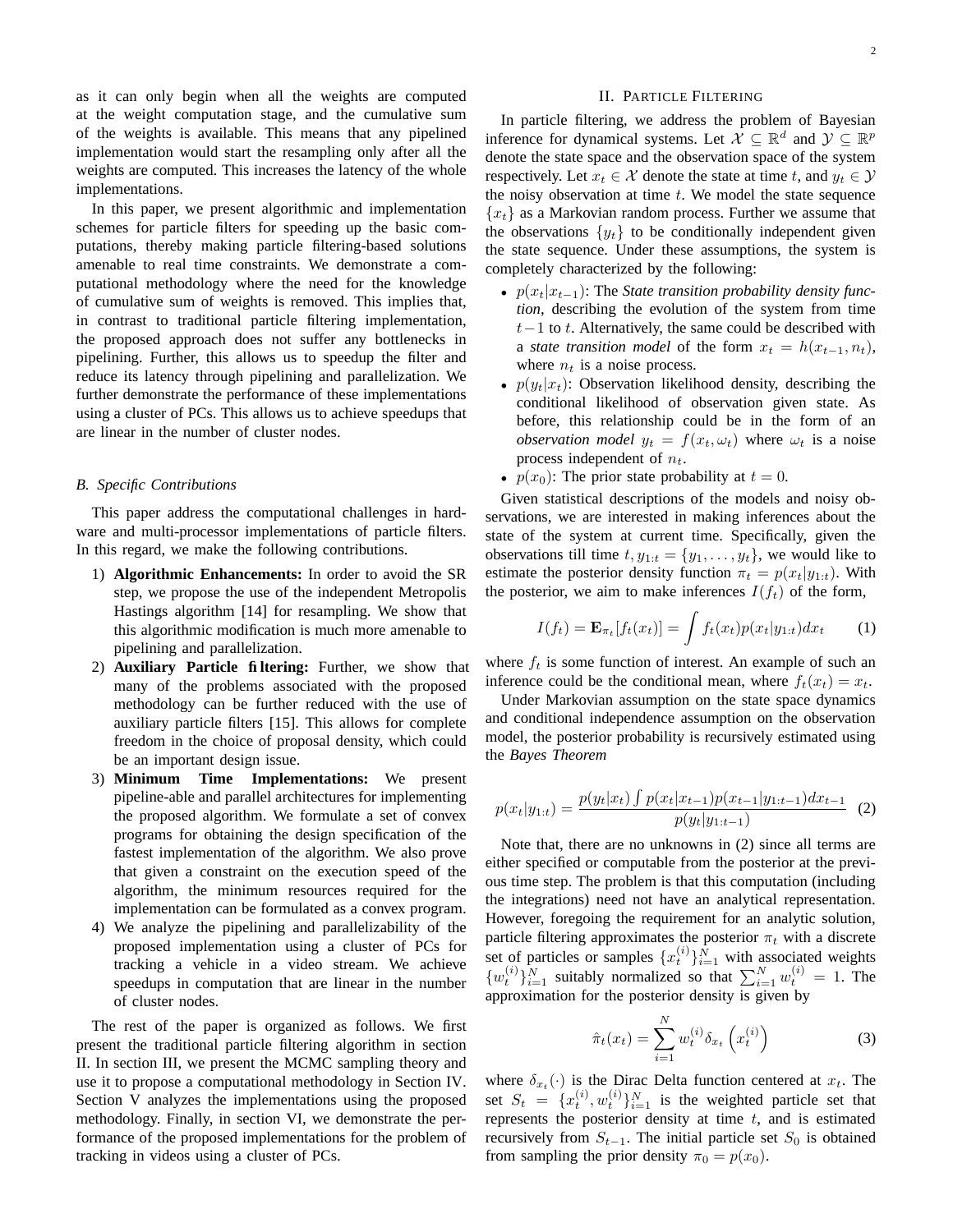We first discuss the so called *importance function*  $g(x_t|x_{t-1}y_t)$ , an easy to sample function whose support encompasses that of  $\pi_t$ . The estimation of  $I(f_t)$ , as defined in (1) can be recast as follows,

$$
I(f_t) = \int f_t(x_t) \frac{p(x_t|y_{1:t})}{g(x_t|x_{t-1}y_t)} g(x_t|x_{t-1}y_t) dx_t
$$
  
= 
$$
\int f_t(x_t) w(x_t) g(x_t|x_{t-1}y_t) dx_t
$$
 (4)

where  $w(x_t)$  is defined as the so called *importance* weight,

$$
w_t = \frac{p(x_t|y_{1:t})}{g(x_t|x_{t-1}y_t)}
$$
(5)

Particle filters sequentially generate  $S_t$  from  $S_{t-1}$  using the following steps,

- 1) **Importance Sampling:**  $\begin{array}{cc} (i) & \sim \\ t & \end{array}$  $g(x_t|x_{t-1}^{(i)}y_t), i = 1, \ldots, N$ . This step is also called the *proposal step* and  $g(\cdot)$  is sometimes called the *proposal density*.
- 2) **Computing Importance Weights:** Compute the unnormalized importance weights  $\tilde{w}_t^{(i)}$ ,

$$
\tilde{w}_t^{(i)} = w_{t-1}^{(i)} \frac{p(y_t|x_t^{(i)})}{g(x_t^{(i)}|x_{t-1}^{(i)}y_t)}, \ i = 1, \dots, N. \tag{6}
$$

3) **Normalize Weights:** Obtain the normalized weights  $w_t^{(i)},$ 

$$
w_t^{(i)} = \frac{\tilde{w}_t^{(i)}}{\sum_{j=1}^N \tilde{w}_t^{(j)}}, \ i = 1, \dots, N. \tag{7}
$$

4) **Inference Estimation:** An estimate of the inference  $I(f_t)$  is given by

$$
\hat{I}_N(f_t) = \sum_{i=1}^N f_t(x_t^{(i)}) w_t^{(i)}
$$
\n(8)

This sequence is performed for each time iteration to get the posterior at each time step. A basic problem that the above algorithm suffers from is that, after a few time steps, all importance weights except a few go to zero. These weights will remain at zero for all future time instants (as a result of (6)), and do not contribute to the estimation of  $I_N(f_t)$ . Practically, this degeneracy is undesirable and is a waste of computational resource. This is avoided with the introduction of a *resampling* step. Resampling essentially replicates particles with higher weights and eliminates those with low weights. This can be done in many ways. [2], [10], [16] list many resampling algorithms. The most popular one, originally proposed in [2], samples N particles from the set  $\{x_t^{(i)}\}$  (samples generated after proposal) according to the multi-nomial distribution with parameters  $w_t^{(i)}$  to get a new set of N particles  $\tilde{S}_t$ . The next iteration uses this new set  $\tilde{S}_t$  for sequential estimation. We discuss some additional sampling algorithms in II-B.

#### *A. Choice of Importance Function*

Crucial to the performance of the filter, is the choice of the importance function  $g(x_t|x_{t-1}y_t)$ . Ideally, the importance function should be close to the posterior. If we choose  $g(x_t|x_{t-1}y_t) \propto p(y_t|x_t)p(x_t|x_{t-1})$ , then we would obtain the importance weights  $w_t$  identically equal to 1 and the variance of the weights would be zero. For most applications, this density function is not easy to sample from. This is largely due to the non-linearities in the state transition and observation models. One popular choice is to use the state transition density  $p(x_t|x_{t-1})$  as the importance function. In this case, the importance weights are given by

$$
w_t \propto w_{t-1} p(y_t | x_t) \tag{9}
$$

Other choices include using cleverly constructed approximations to the posterior density [17].

## *B. Resampling Algorithms*

In the particle filtering algorithm, the resampling step was introduced to address degeneracies resulting due to the importance weights getting skewed. Among resampling algorithms, the SR technique is popularly used. The basic steps of SR [16] are recounted below.

- For  $j = 1, \ldots, N$ 
	- 1) Sample  $J \sim \{1, \ldots, N\}$ , such that  $Pr[J = i] =$  $a^{(i)}$ , for some choice of  $\{a^{(i)}\}.$
	- 2) The new particle  $\tilde{x}_{t_n}^{(j)} = x_t^{(J)}$  and the associated weight is  $\tilde{w}_t^{(j)} = w_t^{(J)}/a_t^{(J)}$ .
- The resampled particle set is  $\tilde{S}_t = {\{\tilde{x}_t^{(i)}, \tilde{w}_t^{(i)}\}_{i=1}^N}$ .

If  $a^{(i)} = w_t^{(i)}$  the resampling scheme is the one used in [2]. Other choices are discussed in [16].

Particle filtering algorithms that use Sequential Importance Sampling (SIS) and SR are collectively called SISR algorithms. Computationally, SR is a tricky step, as it requires the knowledge of the normalized weights. *Resampling based on SR cannot start until all the particles are generated and the value of the cumulative sum is known. This is the basic limitation that we overcome by proposing alternative techniques.*

## III. INDEPENDENT METROPOLIS HASTINGS ALGORITHM

In this section, we introduce Monte Carlo sampling techniques, discuss in detail the Metropolis Hastings Algorithms and its derivative, the Independent Metropolis Hastings Algorithms [14]. Further, we "redesign" the basic particle filtering algorithm using these techniques for sampling.

Particle filtering is a special case of more general MCMC based density sampling techniques, specifically suited for dynamical systems. The Metropolis Hastings Algorithm (MHA) [18], [19] is considered the most general MCMC based sampling. Popular samplers such as the Metropolis Sampler [20] or the Gibbs Sampler [21] are special cases of this algorithm.

The MHA and the particle filter both address the issue of generating samples from a distribution whose functional form is known (upto a normalizing factor) and is difficult to sample. In this section, we present a hybrid sampler that uses the sampling methodologies adopted in MCMC samplers (specifically, the MHA algorithm) for the problem of estimating posterior density functions. We later show that such a scheme is computationally more favorable than systematic resampling.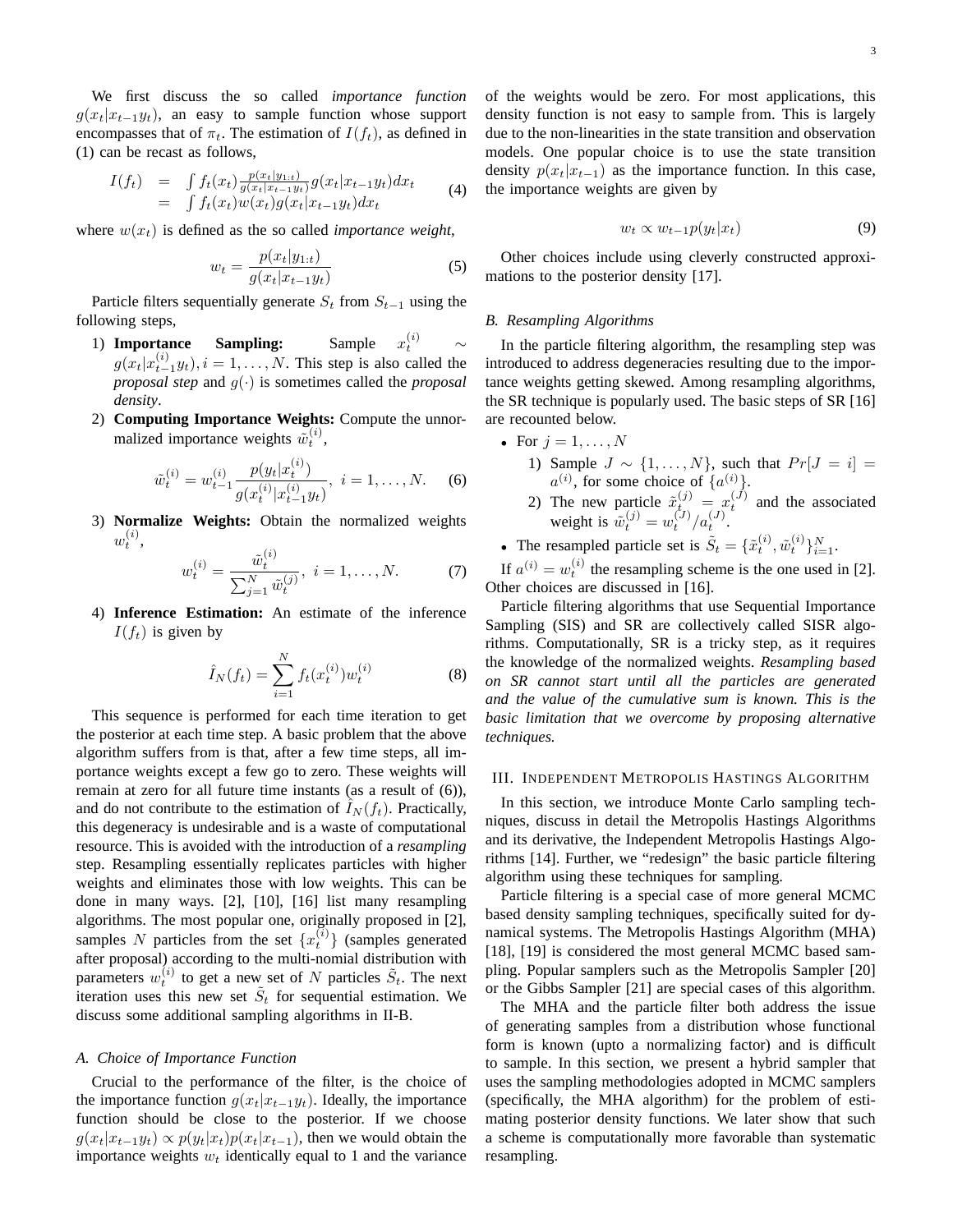#### *A. Metropolis Hastings Algorithm*

We first present the general theory of MCMC sampling using the MHA algorithm and then state the conditions under which the general theory fits into the particle filtering algorithm presented before. The MHA generates samples from the desired density (say  $p(x), x \in \mathcal{X}$ ) by generating samples from an easy to sample *proposal distribution*, say  $q(x|y), x \in \mathcal{X}, y \in \mathcal{X}$ . MHA produces a sequence of states  $\{x^{(n)}, n \ge 0\}$ , which by construction is Markovian in nature, through the following iterations.

- 1) Initialize the chain with an arbitrary value  $x^{(0)} = x_0$ . Here,  $x_0$  could be user specified.
- 2) Given  $x^{(n)}$ ,  $n \geq 0$ , generate  $\hat{x} \backsim g(\cdot | x^{(n)})$ , where g is the sampling or proposal function.
- 3) Accept  $\hat{x}$  with probability  $\alpha(x^{(n)}, \hat{x})$  as defined below

$$
\alpha(x^{(n)}, \hat{x}) = \min\left\{\frac{p(\hat{x})}{p(x^{(n)})} \frac{g(x^{(n)}|\hat{x})}{g(\hat{x}|x^{(n)})}, 1\right\}
$$
(10)

That is, for a uniform random variable  $u \backsim U[0, 1]$ 

$$
x^{(n+1)} = \begin{cases} \hat{x} & \text{if } u \le \alpha(x^{(n)}, \hat{x}) \\ x^{(n)} & \text{otherwise} \end{cases}
$$
(11)

*Under mild regularity conditions, it can be shown that the Markov Chain*  $\{x^{(n)}\}$  *as constructed by the MHA converges and* has  $p(x)$  *as its invariant distribution, independent of the value*  $x_0$  *chosen to initialize the chain* [14].

The MHA is used to generate a Monte Carlo Markov Chain whose invariant distribution is the distribution  $p(x)$ . However, there is an initial phase when the chain is said to be in a transient state, due to the effects of the initial value  $x_0$  chosen. However, after sufficient samples, the effect of the starting value diminishes and can be ignored. The time during which the chain is in a transient state is referred to as *burn-in* period. This is usually dependent on both the desired function  $p(x)$ , the proposal function  $q(x|y)$  and most importantly, on the initial state  $x_0$ . In most cases, an estimation of this burnin period is very difficult. It is usually easier to make a conservative guess of what it could be. There are heuristics that estimate the number of burn-in samples (say  $N_b$ ). Samples that are in the burn-in period are discarded.

#### *B. Independent Metropolis Hastings Algorithm*

The Independent Metropolis Hastings Algorithm (IMHA) is a special case of the general MHA where the proposal function  $q(x|y)$  is set as  $q(x)$ . This makes the proposal function independent of the previously accepted sample in the chain. This would mean that the acceptance probability (10)  $\alpha(x^{(n)}, \hat{x})$  of a proposal  $\hat{x} \in \mathcal{X}$  with the chain at  $x^{(n)} \in \mathcal{X}$ ,

$$
\alpha(x^{(n)}, \hat{x}) = \min\left\{\frac{p(x^{(n)})}{g(x^{(n)})} \frac{g(\hat{x})}{p(\hat{x})}, 1\right\}
$$
(12)

The IMH algorithm has strong convergence properties. Under mild regularity conditions, it has been shown to converge at a uniform rate independent of the value  $x_0$  used to initialize the chain. A study of such convergence properties can be found in [14], [22].

Both IMHA and SISR are algorithms designed to generate samples according to a probability density function, with the SISR suited specifically to the sequential nature of dynamical systems. In this regard, the the key difference between the IMHA and the SISR algorithm lies in the fact that the SISR algorithm requires the knowledge of cumulative sum of weights (the term  $\sum_{j=1}^{N} \tilde{w}_t^{(j)}$  in (7)). This is important as the cumulative sum can only be computed when the weights corresponding to the whole particle set is known. Hence, SR can only begin after all particles are generated and their weights are computed. In contrast, the IMHA poses no such bottlenecks. In the next section, we exploit this property to design a filter that does not suffer from the bottle-necks introduced by SR.

## IV. PROPOSED METHODOLOGY

The bottlenecks introduced by the SR technique can be overcome by using the IMHA for resampling. However, there are some basic issues that needs to be resolved before we achieve this. To begin with, the generation of particles using importance sampling works differently for the two algorithms. Particle filtering allows for the importance function to be defined locally for each particle. Mathematically, the  $i<sup>th</sup>$  particle at time  $t$  is generated from an importance function, represented as  $g(x_t|x_{t-1}^{(i)}y_t)$ , parametrized by  $x_{t-1}^{(i)}$ . This poses a problem in the application of IMHA to estimate the posterior, because the concept of importance functions associated with each particle does not extend to IMHA. In contrast, the MHA algorithm requires the importance function to depend functionally only on the last accepted sample in the chain, and in the case of the IMHA, the importance function remains the same.

Given a set of unweighted samples  $\{x_{t-1}^{(i)}, i = 1, ...\}$ sampled from the posterior density  $p(x_{t-1}|y_{1:t-1})$  at time  $t-1$ , we can approximate the posterior by

$$
p(x_{t-1}|y_{1:t-1}) \approx \frac{1}{N} \sum_{i=1}^{N} \delta_{x_{t-1}}(x_{t-1}^{(i)})
$$
 (13)

where  $\delta_{x_{t-1}}(\cdot)$  is the Dirac Delta function on  $x_{t-1}$ . Using (2) and  $(13)$ , we can approximate the posterior at time t,

$$
p(x_t|y_{1:t}) \approx \frac{p(y_t|x_t)}{p(y_t|y_{1:t-1})} \frac{1}{N} \sum_{i=1}^{N} p(x_t|x_{t-1}^{(i)}) \qquad (14)
$$

Sampling from this density can be performed using MHA or IMHA. The issue of choice of importance function now arises. The importance function typically reflects and exploits the knowledge of application domain or could be a clever approximation to the posterior. For this reason, we would like to reuse the importance function corresponding to the underlying model.

Keeping this in mind, we propose a new importance function of the form,

$$
g'(x_t|y_t) = \sum_{i=1}^{N} \frac{1}{N} g(x_t|x_{t-1}^i y_t)
$$
 (15)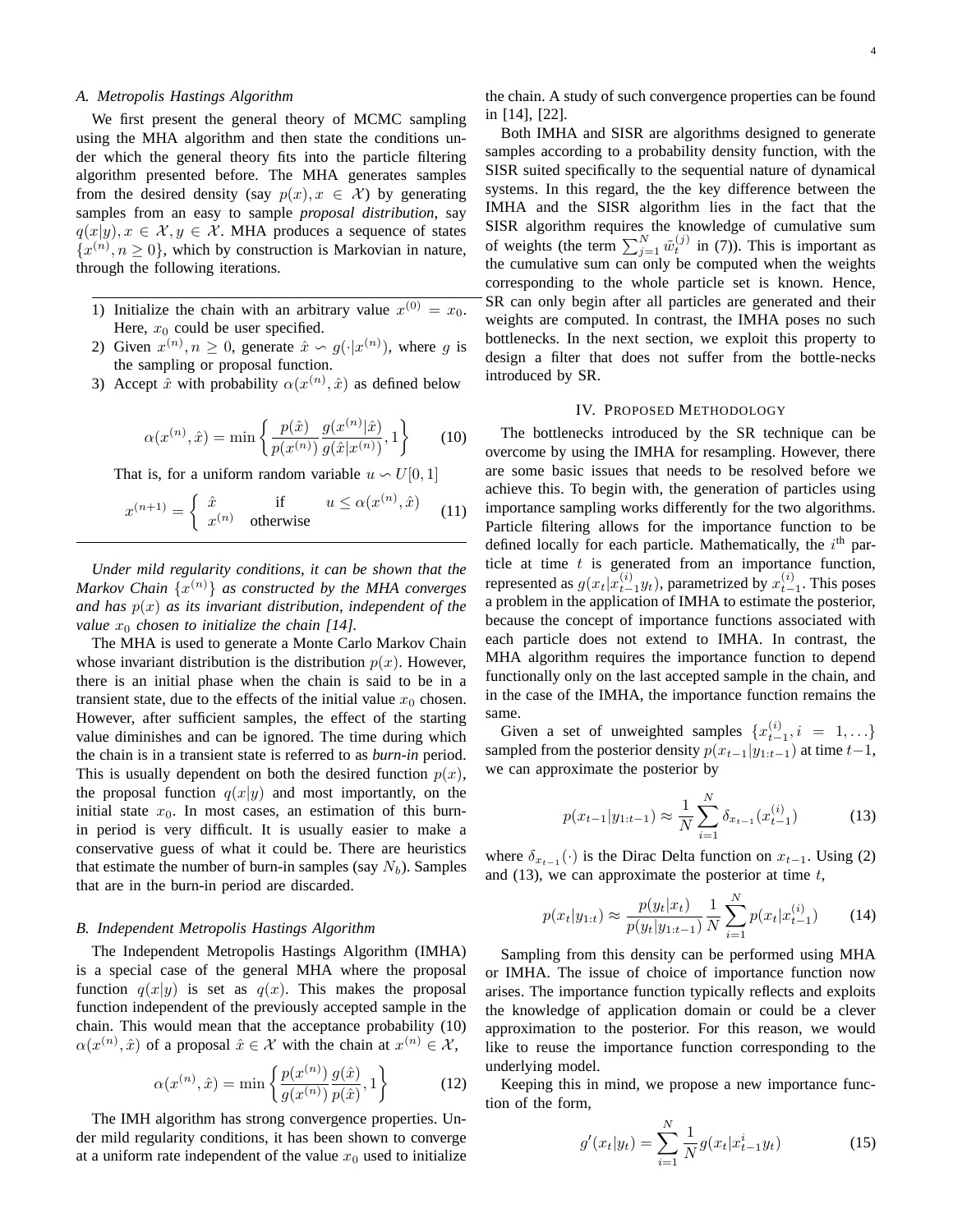Note that  $g'(x_t|y_{1:t})$  qualifies to be an importance function for use in IMHA, given its dependence on only one state variable. To sample from  $g'(x_t|y_t)$ , we need to first sample  $I \backsim U[1, 2, \ldots, N]$ , and then sample from  $g(\cdot | x_{t-1}^I y_t)$ . The sampling of  $I$  can be done deterministically given the ease of sampling from uniform densities over finite discrete spaces. *Finally, although the new importance function is functionally different from the one used in the SISR algorithm, the generated particles will be identical.*

The overall algorithm proceeds similar to IMHA. We first propose particles using the new importance function  $g'(x_t|y_{1:t})$ . The acceptance probability now takes the form

$$
\alpha(x_t, \hat{x}) = \min\left\{\frac{w'(\hat{x})}{w'(x_t)}, 1\right\} \tag{16}
$$

$$
w'(x_t) = p(y_t|x_t) \frac{\sum_{i=1}^{N} p(x_t|x_{t-1}^{(i)})}{\sum_{i=1}^{N} g(x_t|x_{t-1}^{(i)}y_t)}
$$
(17)

Further, if the choice of the importance function were the same as the state transition model, i.e,  $g(x_t|x_{t-1}y_t)$  =  $p(x_t|x_{t-1})$ , then the acceptance probability becomes a ratio of likelihoods,

$$
\alpha(x_t^{(n)}, \hat{x}) = \min\left\{\frac{p(y_t|\hat{x})}{p(y_t|x_t^{(n)})}, 1\right\} \tag{18}
$$

We can now avoid the systematic resampling of traditional particle filtering algorithms. The intuition is that we will use IMHA to generate unweighted particle set/stream from the desired posterior.

As before, we have an unweighted particle set  $S_{t-1}$ , that contains particles approximating the posterior at time  $t - 1$ ,  $\pi_{t-1}(x_{t-1})$ . We aim to estimate an approximation to the posterior at time  $t$ . As before, the algorithm is initialized with  $S_0$  containing samples from the prior  $p(x_0)$ . The main steps are stated below:

- **Importance Sampling** (step 1): Generate  $N + N_b$  indices  $J(i)$ ,  $i = 1, ..., N + N_b$  uniformly from the set  $\{1, 2, 3, \ldots, N\}$ , where  $N_b$  is an estimate of the *burn in* period and  $N$  is the number of particles required. between 1..N with uniform density.
- **Importance Sampling (step 2):** From the particle set  $S_{t-1} = \{x_{t-1}^{(i)}, i = 1, \ldots, N\}$  at time  $t-1$ , propose  $N +$  $N_b$  particles to form the set  $\hat{S}_t = \{\hat{x}_t^{(i)}, i = 1, \dots, N + \}$  $N_b$ } using the rule:

$$
\hat{x}_t^{(i)} \backsim g(\cdot | x_{t-1}^{J(i)} y_t)
$$
\n(19)

- Compute Importance Weights: For each particle in  $\hat{S}_t$ , evaluate the importance weights  $w_t^{(i)}$ , for each i using (17).
- **Inference:** Estimate the expected value of functions of interest. Compute

$$
\hat{I}_t(f_t) = \frac{\sum_{i=1}^{N+N_b} f(x_t^{(i)}) w_t^{\prime(i)}}{\sum_{i=1}^{N+N_b} w_t^{\prime(i)}}
$$
(20)

*Note that samples discarded during burn-in can still be used in the computation of (20) as the unnormalized*

 $\textit{particle set } \{x_{t}^{(i)}, {w'}_{t}^{(i)}, i = 1, \dots, N+N_{b}\} \textit{ is still}$ *properly weighted (when normalized) [23]*.

- **MCMC Sampler:** Use the IMH sampler to parse through the set  $\hat{S}_t$ , to generate a new unweighted set of particles using the following steps.
	- 1) Initialize the chain with  $x_t^{(1)} = \hat{x}_t^{(1)}$  the first particle proposed.
	- 2) for  $i = 2, ..., N + N_b$ ,

$$
x_t^{(i)} = \begin{cases} \hat{x}_t^{(i)}, & \text{with prob.} \\ x_t^{(i-1)}, & \text{with prob.} \end{cases} \quad \alpha(x_t^{(i-1)}, \hat{x}_t^{(i)})
$$
  

$$
1 - \alpha(x_t^{(i-1)}, \hat{x}_t^{(i)})
$$
  
(21)

where  $\alpha(\cdot, \cdot)$  is the acceptance probability as defined in (10).

Discarding the first  $N_b$  samples for burn in, the remaining *N* samples form  $S_t = \{x_t^{(i)}, i = N_b + 1, ..., N\}$ , the approximation of  $p(x_t|y_{1:t})$ .

We can now compare the algorithm given above with the classical SISR discussed in Section II. Note that the SISR algorithm involves a weight normalization step (equation (7)). However, the proposed algorithm works with ratios of unnormalized weights and requires no such normalization. This allows for the following advantages in the proposed methodology:

- *The IMH sampler works with ratios of importance weights. This obviates the need for knowledge of normalized importance weights, as we can work with unnormalized weights. This allows the IMH sampler to start parsing through the particles as they are generated, and not wait for the entire particle set to be generated and the importance weights computed.*
- *In contrast, in SISR, the resampling can begin only when all particles are generated and the cumulative sum or normalized weights are known.*

*The ability to resample particles as they are generated allows for faster implementations.* This is analyzed further in section V.

#### *A. Drawbacks of the proposed Framework*

The proposed framework overcomes the drawbacks of the SISR algorithm by adopting an MCMC sampling strategy as opposed to the traditional SR technique. However, the new framework does introduce extra computations that add to increased overall complexity. We discuss these drawbacks, and an alternate formulation that can circumvent this issue.

Consider the expression for weight computation, given in (17). The expression involves computing the summations  $\sum_{i=1}^{N} p(x_t|x_{t-1}^{(i)})$  and  $\sum_{i=1}^{N} g(x_t|x_{t-1}^{(i)})$ , which require additional computation time. The computation of both terms does not present a severe bottleneck, as it can be easily pipelined. Further, when the proposal density matches the state transition model, the terms cancel each other out.

Nonetheless, it is possible to circumvent this problem using the auxiliary particle filtering paradigm [3], [15].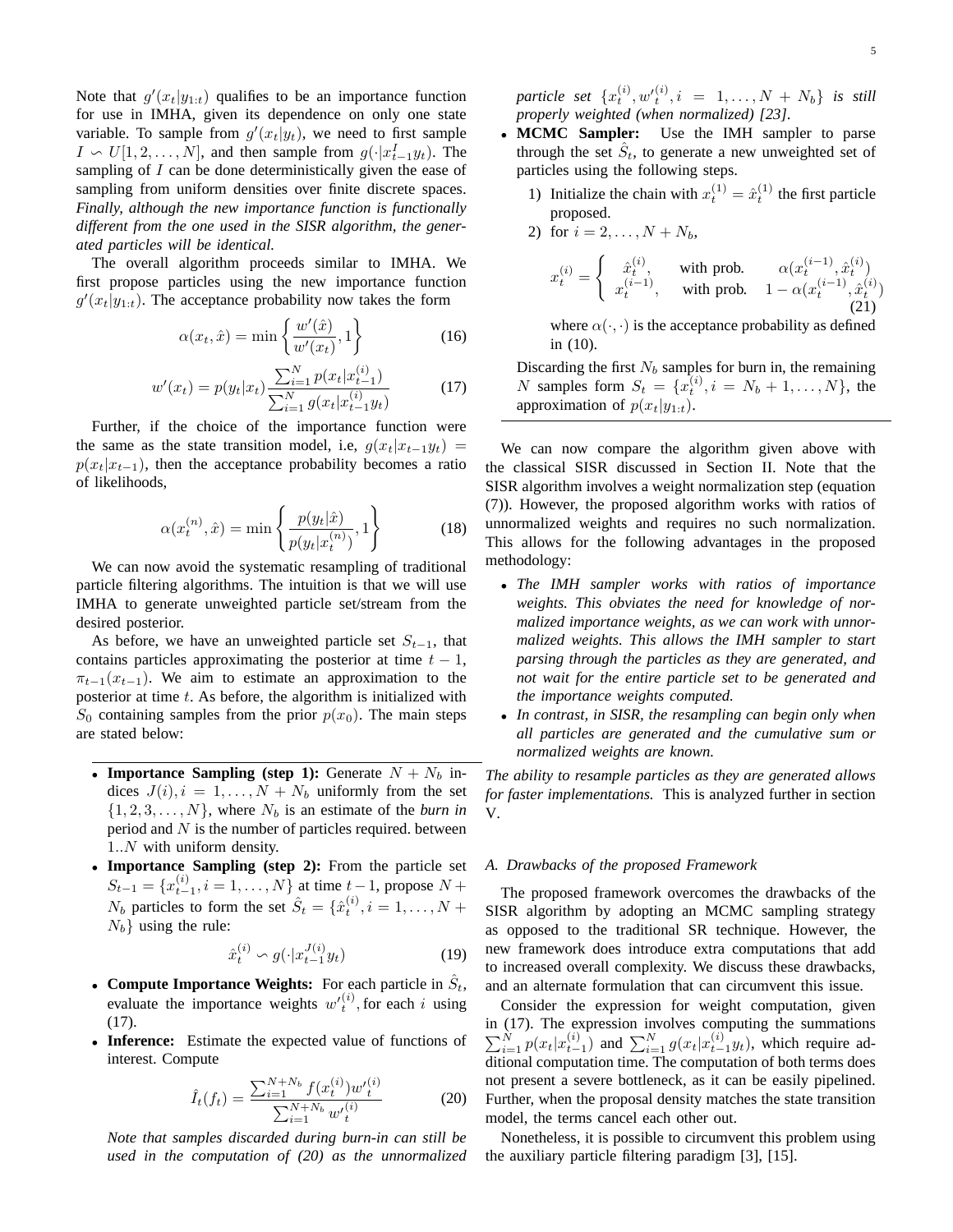#### *B. Auxiliary Particle Filters*

Auxiliary particle filtering refers to techniques that extend the state space of the problem to include a particle index. Consider the new state space  $\{x_t, k\}$ , where  $k \in [1, \ldots, N]$ denotes the particle index. The posterior  $p(x_t k|y_{1:t})$  is defined as

$$
p(x_t k|y_{1:t}) \propto p(y_t|x_t)p(x_t|x_{t-1}^k)
$$
\n(22)

Marginalizing  $(22)$  over the state k gives the expression in (14) for  $p(x_t|y_{1:t})$ .

Let us further assume that we sample the joint space using a proposal  $g(x_t k | x_{t-1} y_t)$ , i.e,  $(x_t^{(i)}, k^{(i)}) \sim g(\cdot | x_{t-1} y_t)$ . The unnormalized weights can be constructed as

$$
w_t^{(i)} = \frac{p(y_t|x_t^{(i)})p(x_t^{(i)}|x_{t-1}^{k^{(i)}})}{g(x_t^{(i)}, k^{(i)})|x_{t-1}^{(i)}y_t)}
$$
(23)

As before, we can resample using an MCMC chain, and the expression for acceptance probability remains the ratio of unnormalized weights as given in (10). At the inference step, we first marginalize across the particle index state  $k$ . However, it is easy to see that the marginalization is identical to discarding the particle index information at each particle, given the nature of the particle-based representation of the underlying density. In a nutshell, the use of auxiliary variable allows us to completely avoid the summation of (17) and the associated computational cost.

Finally, there exist many choices for the proposal density in the extended state space. A discussion on this can be found in [15].

# V. IMPLEMENTATION BASED ON PROPOSED METHODOLOGY

In this section, we present approaches for implementing the theory presented in section III. We assume that the basic computational blocks for importance sampling, computation of importance weight and parsing of particles as per the IMH algorithm are available. We use these blocks to propose three implementations: a sequential implementation and two parallel implementations.

# *A. Sequential Implementation*



Fig. 1. Sequential Implementation

Figure 1 illustrates a straight-forward implementation of the proposed algorithm. It consists of the following blocks.

**Proposal Block:** The proposal block takes  $S_{t-1}$ , the particles from the previous time step and proposes new particles  $x_t^{(i)}$ (one particle at a time) by sampling the proposal function. For the IMHA-based algorithm, this amounts to generating a uniform number  $J(i) \sim U[1, 2, ..., N]$  to randomly pick

one particle from  $S_{t-1}$ , say  $\{x_{t-1}^{J(i)}\}$ . The particle  $x_t^{(i)}$  is obtained from sampling  $g(x_t|x_{t-1}^{J(i)}y_t)$ . We assume that this blocks proposes particle one at a time. When we use the auxiliary variable framework, this involves sampling both the state  $x_t^{(i)}$  and the associated particle index state  $k^{(i)}$  from a proposal function  $g(x_t k|x_{t-1}y_t)$ .

**Weight Calculator:** This block is an implementation of (17) (or (23) when we use auxiliary variables).

**IMH Chain:** This block is an implementation of (16) in which the acceptance probability  $\alpha$  is calculated for the new particle and the previously accepted particle. Further, an uniform random-number  $u \sim U[0, 1]$  is generated and if it is smaller than  $\alpha$  then the new particle is retained in  $S_t$ , else the last accepted particle in the chain is replicated once more.

**Inference Estimation Block:** This block estimates the inference function (equation 1). The computation can be performed in parallel with the IMH chain, and has no effect on the overall computation.

The characteristics of this basic implementation are as follows.

- **Sequential Processing of Particles:** Each block in the implementation processes one particle at a time. So, to process Q particles each block needs to run Q times. Note that, if we need to generate  $N$  particles to represent the posterior density, then we will have to iterate  $N + N_b$ times where  $N_b$  is the burn-in period. The last N particles in the IMH chain is the sample set  $S_t$ .
- **Pipelining:** By pipelining the blocks, processing in each block can be made to overlap in time, leading to an overall increase in the throughput of the system.
- **Computation Time:** We now estimate the time required to process  $Q = N + N_b$  particles under this implementation. Let us suppose that the target application is such that the proposal block can generate one particle every  $T_p$ time units. The weight computation block generates the weight of a particle in  $T_w$  time units, and the IMH chain process particles once in every  $T_d$  time units. Further, we assume that the overall time required to process is not constrained by the inference block (and therefore ignored in this analysis). Under this setting, we can compute the total time required to process Q particles.

The implementation in Figure 1 will take  $T_p + T_w + T_d$ time units to produce the first particle  $x_t^{(1)}$ . Thereafter, it will be able to produce one particle every  $\max(T_d, T_p, T_w)$ time units. The total latency for generating  $N_b + N$  particles would be  $(N_b + N - 1) \max(T_d, T_p, T_w) + T_p + T_w + T_d$ time units. This basic sequential implementation can be made faster by replicating the proposal, weight computation and the IMH chain blocks. In order to exploit the parallelism in processing of particles, we present a refinement of the sequential implementation.

# *B. Parallel Implementation: Single Chain*

Figure 2 illustrates the parallel implementation of the proposed algorithm. We still retain a single IMH Chain, though the proposal and the weight computation blocks are replicated. Having multiple IMH chains introduces additional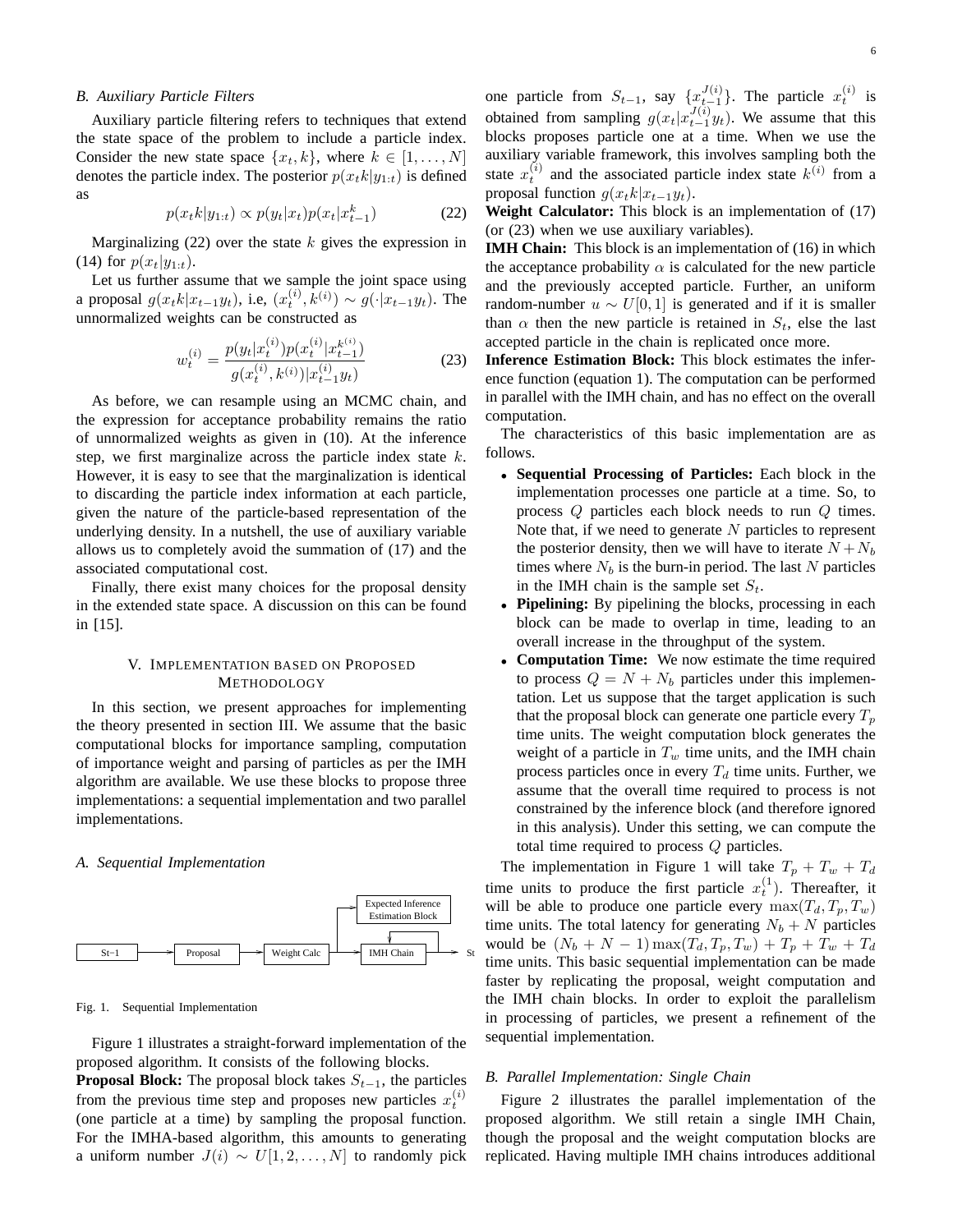

Fig. 2. Parallel Implementation with a single IMH Chain.

issues involving burn-in in each chain. For this reason, we first restrict ourselves to single chain implementations. We relax this restriction later in Section V-C. Let the number of proposal blocks be  $R_p$  and the number of weight computation blocks be  $R_w$ . We would like to compute the total time required to process Q particles as a function of  $R_p$  and  $R_w$  (and the latency of the blocks  $T_p, T_w$  and  $T_d$ ). Further, we would like to choose specific values of  $R_p$  and  $R_w$  to achieve the smallest total processing time.

The total computational time is determined by bottlenecks in processing created due to differing rates of processing of particles at each stage. The rate at which the proposal blocks process particles is  $R_p/T_p$ , the weight computation blocks at  $R_w/T_w$  and the IMHA blocks at  $1/T_d$ . The total computational time is predominantly dependent on which of the three rates is the smallest.

*1)* **Case A:**  $R_p/T_p \leq R_w/T_w \leq 1/T_d$ . *:* In this scenario, the proposal blocks have the smallest rate of processing, followed by the weight computation blocks. Suppose we need to process Q particles, then the proposal blocks by themselves will need  $(Q/R_p)T_p$  time units to process all particles. The weight computation and IMHA processing happen in parallel. Given the quicker processing rate at both weight computation and IMHA, by the time the last set of  $R_p$  particles is processed at the proposal blocks, all earlier particles have already been processed through the weight computation blocks. The amount of time required to process the last set of  $R_p$  particles at the weight computation blocks and the IMHA block is  $R_pT_w/R_w + R_wT_d$ . Allowing  $R_p$  and  $R_w$  to take values over the real line (and not just positive integers) the total time for processing  $\tau_A$  is,

$$
\tau_A(R_p, R_w) = \frac{Q}{R_p} T_p + \frac{R_p}{R_w} T_w + R_w T_d \tag{24}
$$

We are now interested in computing the values of  $R_p$  and  $R_w$  that minimize  $\tau_A$ , keeping in mind that such solutions must satisfy the assumptions of Case A. To begin with, we note that both  $R_p$  and  $R_w$  take positive values. This allows a natural change of coordinate frames of the form,

$$
\tilde{R}_p = \log(R_p) \n\tilde{R}_w = \log(R_w)
$$
\n(25)

In terms of  $\tilde{R}_p$  and  $\tilde{R}_w$ , the expression for  $\tau_A$  can be written as,

$$
\tau_A(\tilde{R}_p, \tilde{R}_w) = Q T_P^{-\tilde{R}_p} + T_w e^{\tilde{R}_p - \tilde{R_w}} + T_d e^{\tilde{R}_w} \tag{26}
$$

The constraints for the minimization come from the assumptions made on the ordering of the rates in Case A.

$$
\tilde{R}_p - \tilde{R}_w - \log\left(\frac{T_p}{T_w}\right) \le 0
$$
\n
$$
\tilde{R}_w - \log\left(\frac{T_w}{T_d}\right) \le 0
$$
\n(27)

Finally,  $R_p$  and  $R_w$  are naturally bounded by the value of Q. This leads a convex optimization problem with inequality constraints stated as,

$$
\min_{\tilde{R}_p, \tilde{R}_w} \tau_A(\tilde{R}_p, \tilde{R}_w) = QT_p e^{-\tilde{R}_p} + T_w e^{\tilde{R}_p - \tilde{R}_w} + T_d e^{\tilde{R}_w}
$$
\n
$$
\tilde{R}_p - \tilde{R}_w - \log\left(\frac{T_p}{T_w}\right) \le 0 \quad \tilde{R}_p - \log Q \le 0
$$
\n
$$
\tilde{R}_w - \log\left(\frac{T_w}{T_d}\right) \le 0 \quad \tilde{R}_w - \log Q \le 0
$$
\n
$$
(29)
$$

We now note that the expression for  $\tau_A$  is convex in both  $\tilde{R}_p$  and  $\tilde{R}_w$ . Further, the inequality constraint is also convex in  $\tilde{R}_p$  and  $\tilde{R}_w$ . One can use a host of techniques [24] designed specifically for convex optimization.

*2)* **Case B:**  $R_w/T_w \leq R_p/T_p$ ,  $R_w/T_w \leq 1/T_d$ .: Using a line of reasoning identical to Case A, we can derive an expression for the amount of time  $\tau_B$  needed to process Q particles, as a function of  $R_p$  and  $R_w$ .

$$
\tau_B(R_p, R_w) = \frac{R_w}{R_p} T_p + \frac{Q}{R_w} T_w + R_w T_d \tag{30}
$$

We note that a value of  $R_p$  greater than  $R_w$  is impractical leading to a constraint on  $R_p$  of the form  $R_p \le R_w$ . As before, we can recast the set of equations in terms of  $\tilde{R}_p$  and  $\tilde{R}_w$  (as defined in (25)) to get the cost and constraint equations.

$$
\min_{\tilde{R}_p, \tilde{R}_w} \tau_B(\tilde{R}_p, \tilde{R}_w) = T_p e^{\tilde{R}_w - \tilde{R}_p} + QT_w e^{-\tilde{R}_w} + T_d e^{\tilde{R}_w}
$$
\n(31)

$$
\tilde{R}_w - \tilde{R}_p - \log\left(\frac{T_w}{T_p}\right) \le 0 \quad \tilde{R}_w - \log Q \le 0
$$
\n
$$
\tilde{R}_w - \log\left(\frac{T_w}{T_d}\right) \le 0 \qquad \tilde{R}_p - \tilde{R}_w \le 0
$$
\n(32)

Both the cost function and the inequality constraints are convex in  $\tilde{R}_p$  and  $\tilde{R}_w$ .

*3)* **Case** C:  $R_p/T_p \leq 1/T_d \leq R_w/T_w$ .: In Case C, the main bottleneck is in the proposal block, followed by the IMH chain. Accordingly, the total time  $\tau_C$  for processing of Q particles is

$$
\tau_C(R_p, R_w) = \frac{Q}{R_p} T_p + T_w + R_p T_d \tag{33}
$$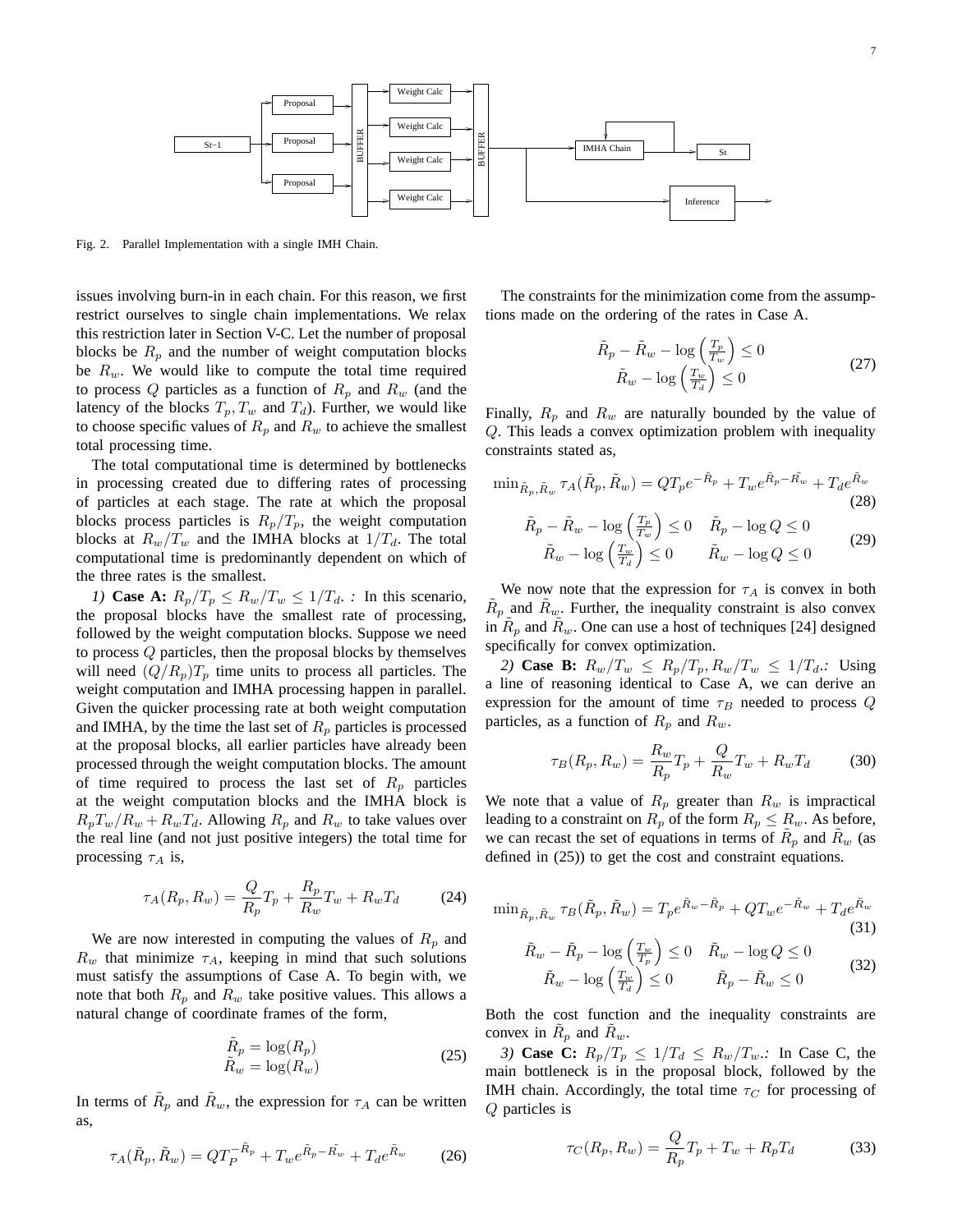Using the transformation of variables in (25), we can write down expressions for both the cost  $\tau_C$  and the constraints.

$$
\min_{\tilde{R}_p, \tilde{R}_w} \tau_C(\tilde{R}_p, \tilde{R}_w) = QT_p e^{-\tilde{R}_p} + T_w e^{\tilde{R}_p - \tilde{R}_w} + T_d e^{\tilde{R}_w}
$$
\n(34)

$$
\tilde{R}_p - \tilde{R}_w - \log\left(\frac{T_p}{T_w}\right) \le 0 \quad \tilde{R}_p - \log Q \le 0
$$
\n
$$
\tilde{R}_w - \log\left(\frac{T_w}{T_d}\right) \le 0 \quad \tilde{R}_w - \log Q \le 0
$$
\n(35)

As before, both the cost and the inequality constraints are convex over  $\tilde{R}_p$  and  $\tilde{R}_w$ .

*4*) **Case D:**  $1/T_d = \min(R_p/T_p, R_w/T_w, 1/T_d)$ .: The final scenario is when the main bottleneck is at the IMH chain. The expression for total time  $\tau_D$  is given as,

$$
\tau_D(R_p, R_w) = T_p + T_w + QT_d \tag{36}
$$

 $\tau_D$  is not dependent on the choice of  $R_p$  and  $R_w$ . So the whole feasibility set forms the solution set when we optimize for minimum processing time. For completeness, we again formulate it as a convex program with the following cost and constraints.

$$
\min_{\tilde{R}_p, \tilde{R}_w} \tau_D(\tilde{R}_p, \tilde{R}_w) = T_p + T_w + QT_d \tag{37}
$$

$$
-\tilde{R}_p + \log\left(\frac{T_p}{T_d}\right) \le 0 \quad \tilde{R}_p - \log Q \le 0
$$

$$
-\tilde{R}_w + \log\left(\frac{T_w}{T_d}\right) \le 0 \quad \tilde{R}_w - \log Q \le 0
$$
(38)

As stated above, in Case D all points in the feasible set form the solution set.

Depending on the exact location of the bottle neck, it is possible to have upto 6 different scenarios. However, some of these scenarios collapse to identical expressions for the total cost leading to the four cases A through D discussed above. The expressions for the cost and the associated constraints are summarized in Table I. We note that each case results in a convex cost function and convex inequality constraints. This allows us to design an algorithm for determining the global minima for total computation time for processing Q particles given values of  $T_p$ ,  $T_w$  and  $T_d$ .

- 1) Given values of  $T_d$  and  $T_w$ , formulate FOUR convex programs associated with the four cases illustrated in Table I.
- 2) Solve each convex program to obtain minimum times  $\tau_{i,\min}, i \in \{A, B, C, D\}$  and associated values of  $\tilde{R}_p$ and  $R_w$ .
- 3) Choose the configuration that gives the least total processing time.

The above algorithm allows us to obtain design specifications with minimum processing time given values of  $T_p$ ,  $T_w$ ,  $T_d$  and  $Q$ . Note that the basic computation tools used are optimization techniques for convex programs. Convex optimization is a well studied problem, and there are techniques that solve convex programs very efficiently and reliably [24]. Further, convex programs have very desirable properties with respect to local minima. All local minima are also global minima, and further the set of all local (global) minima form a convex set themselves. Finally, we note that analytic solutions to the convex program are highly dependent on the individual values of  $Q, T_p, T_w$  and  $T_d$ .

It is possible that the four convex program may not have unique solutions. Ambiguity in choice of  $R_p$  and  $R_w$  over the solution set can be resolved, if we have additional considerations such as resource or energy constraints. *It is noted that the set of all solutions to a convex program is also convex [24]. This property could be effectively used to design alternate cost functions to resolve the ambiguity in the choice of*  $R_p$  *and*  $R_w$ .

# *C. Parallel Implementation: Multiple Chains*



Fig. 3. A Parallel Implementation with Multiple IMH Chains.

Figure 3 shows a parallel implementation of the proposed algorithm with multiple IMH chains. The implementation basically replicates the structure proposed in Figure 2 multiple times. This implementation gives speedup proportional to the number of IMH Chains.

Let  $P$  be the number of IMH chains. Under this implementation, to generate a set  $S_t$  with N particles, each chain would need to generate only  $N/P$  particles, excluding that required for burn in, leading to a total of  $N_b + N/P$  particles at each IMH chain. Hence, the time required for obtaining an N-particle set is equal to the time required to process  $N_b + N/P$  particles in the implementation as per Figure 2. With this, we can easily compute the total time required to generate  $S_t$  for different scenarios using the same analysis as before, and restricting the total number of particles per IMH chain to  $N_b + N/P$ .

#### VI. EXPERIMENTAL VERIFICATION

The design methodologies proposed in this paper were verified for two applications: a synthetic example originally discussed in [2] and for the problem of visual tracking . The testbed was the UMIACS Red/Blue cluster. The Red cluster consists of 16 PII (400 MHz) PCs running Redhat 7.3, with each PC having a RAM of 1GB. The Blue cluster consists of 12 PIII (550Mhz). We used MPICH [25] [26], an implementation of the Message Passing Interface (MPI) for communication between threads.

We chose to implement over a multi-processor cluster framework as the underlying theory applies both to hardware based design as well as to clusters. In general, MPI has large overheads; however, such overheads are common and identical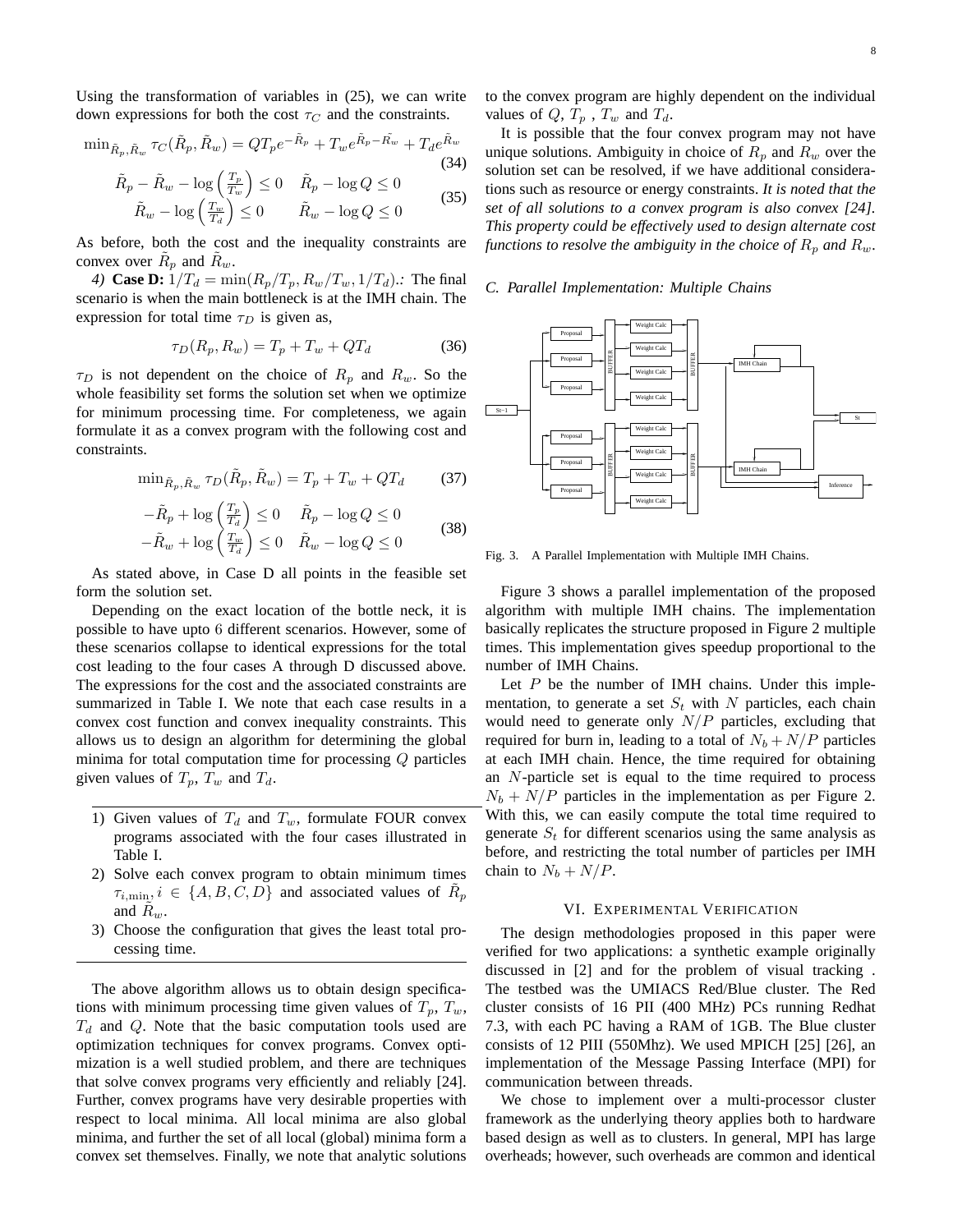|  | ٩<br>×<br>v<br>×<br>۰. |
|--|------------------------|
|  |                        |

| Case | Rate Ordering                             | Cost                                                                               | Constraint                                                                                                                                                                                                 |
|------|-------------------------------------------|------------------------------------------------------------------------------------|------------------------------------------------------------------------------------------------------------------------------------------------------------------------------------------------------------|
| А    | $R_p/T_p \le R_w/T_w \le 1/T_d$           | $Q T_p e^{-\tilde{R}_p} + T_w e^{\tilde{R}_p - \tilde{R_w}} + T_d e^{\tilde{R}_w}$ | $\boxed{\tilde{R}_p - \tilde{R}_w - \log\left(\frac{T_p}{T_w}\right)} \leq 0$<br>$\tilde{R}_p - \log Q \leq 0$<br>$\tilde{R}_w - \log\left(\frac{T_w}{T_A}\right) \leq 0$<br>$\tilde{R}_w - \log Q \leq 0$ |
|      |                                           |                                                                                    |                                                                                                                                                                                                            |
| В    | $R_w/T_w = \min(R_p/T_p, R_w/T_w, 1/T_d)$ | $T_p e^{\tilde{R}_w - \tilde{R}_p} + Q T_w e^{-\tilde{R}_w} + T_d e^{\tilde{R}_w}$ | $\overline{\tilde{R}_w - \tilde{R}_p} - \log\left(\frac{T_w}{T_n}\right) \leq 0$<br>$\tilde{R}_p - \log Q \leq 0$                                                                                          |
|      |                                           |                                                                                    | $\tilde{R}_w - \log\left(\frac{T_w}{T_A}\right) \leq 0$<br>$\tilde{R}_w - \tilde{R}_p \leq 0$                                                                                                              |
| C    | $R_p/T_p \leq 1/T_d \leq R_w/T_w$         | $QT_p e^{-\tilde{R}_p} + T_w + T_d e^{\tilde{R}_p}$                                | $\tilde{R}_p - \log\left(\frac{T_p}{T_d}\right) \leq 0$ $\tilde{R}_p - \log Q \leq 0$                                                                                                                      |
|      |                                           |                                                                                    | $-\tilde{R}_w + \log\left(\frac{T_w}{T_d}\right) \leq 0$<br>$\tilde{R}_w - \log Q \leq 0$                                                                                                                  |
| D    | $1/T_d = \min(R_p/T_p, R_w/T_w, 1/T_d)$   | $T_p + T_w + QT_d$                                                                 | $-\tilde{R}_p + \log\left(\frac{T_p}{T_d}\right) \leq 0$<br>$\tilde{R}_p - \log Q \leq 0$                                                                                                                  |
|      |                                           |                                                                                    | $-\tilde{R}_w + \log\left(\frac{T_w}{T_d}\right) \leq 0$ $\tilde{R}_w - \log Q \leq 0$                                                                                                                     |

TABLE I

EXPRESSIONS FOR TOTAL TIME TAKEN TO PROCESS Q PARTICLES FOR BOTTLENECKS AT VARIOUS STAGES IN THE PIPELINE.

to both SISR as well as the MCMC based schemes. The conclusions from our experimental observations still remain the same.

Further, as mentioned earlier, computation of the burn-in period is a hard problem by itself. However, in sequential estimation, the proposal density is in general a good guess of the posterior. In such cases, the adverse effects of burn-in period are reduced. For the experiments below, we set  $N_b = 0$ .

# *A. Visual Tracking*

We implemented the particle filter based online tracking algorithm presented in [27] using the Red Cluster. We discuss the finer details of the filter and its implementation below.

*1) Model Details:* We first summarize the tracking algorithm, detailing its computational aspects. A typical tracking example in shown in Figure 4. The models defining the dynamical system is described below.

- **State Space:** The state  $x_t$  is a 6-dimensional vector  $(X = \mathbb{R}^6)$  defining affine deformations of a rectangular template.
- **State Transition Model:** A simple random walk model with Gaussian noise is used to model the state transition.

$$
x_t = x_{t-1} + n_t, \ n_t \sim N(0, \Sigma_n) \tag{39}
$$

• **Observation Model:** The frame of the video at time t forms the observation. The likelihood model  $p(y_t|x_t)$ involves comparing the appearance model  $A_t$  suitably deformed by the state  $x_t$  with the observation  $y_t$ . The appearance model employs a mixtures of Gaussians with three mixtures to model the appearance. Each value of  $x_t$ defines a patch (parallelogram shaped) on the image  $y_t$ . Let  $z_t = T(y_t; x_t)$  be the patch defined by  $x_t$  over  $y_t$ . Then,

$$
p(y_t|x_t) = p(y_t|x_t A_t) = p(z_t|A_t)
$$
 (40)

• **Proposal Density:** The algorithm uses the proposal density to be the same as the state transition model.

2) *Implementation Details:* An estimate of  $T_p$ ,  $T_w$  and  $T_d$ was first obtained by running each block over a single PC many times over and averaging the individual runs.

• 
$$
T_p = 8\mu s
$$
,  $T_w = 1.1ms$ ,  $T_d = 1\mu s$ 

With this, we can see that the main computational bottleneck for this particular application is the evaluation of weights. The weight computation has an unusually large latency, primarily because it involves retrieval from the memory. Given a particle, to compute the weight we need to first obtain the template  $z_t^{(i)} = T(y_t; x_t^{(i)})$ . This involves retrieval of elements from the memory (containing the current frame). Further, the evaluation  $p(z_t^{(i)} | A_t)$  involves evaluation of the mixture of Gaussian, which is far more complicated than the simple proposal and the IMHA blocks. For this reason, we fixed  $R_p = R_d = 1$  and analyzed the performance of the architecture for various values of  $R_w$ . The implementation of the proposed methodology over the cluster was as follows. Each block (as shown in figure 3) was assigned a cluster node for itself, i.e, a total of  $R_p + R_w + R_d$  cluster nodes were employed, with  $R_p$  of them performing particle proposal,  $R_w$  of them computing weights and  $R_d$ , the IMH chains. Communication between these PCs was performed using MPICH libraries. Holding the values of  $R_p$  and  $R_w$  at unity  $(R_p = 1 = R_d)$ , the tracker was tested for varying number of weight computation blocks.

For comparison purposes, we also implemented traditional SISR with the same specifications as the proposed methodology. The main difference was that the node that performed resampling would now wait till all particles are delivered from the weight computation blocks before starting the SR algorithm.

*3) Results:* The algorithm was used to process 20 frames of a video sequence, tracking a car. Figure 4 shows typical tracking results. The filter was run with 840 and 1680 particles, with the number of cluster nodes for weight computation  $R_w$ varying from 1 to 6.  $R_w = 1$  corresponds to the sequential implementation, and  $R_w > 1$  corresponds to the parallel implementation with a single chain. Under the same setup, we tried an implementation of SISR, replacing the IMH Chain with a systematic resampler. The main difference between the algorithms is that the systematic resampler could begin only when all particles were processed and the normalized weights are known.

Figure 5(a) shows the actual time taken (in seconds) to process 20 frames of video, with 840/1680 particles for the proposed algorithm and SISR. Note the  $1/x$ -like decay exhibited by the time taken by the proposed algorithm. Figure 5(b)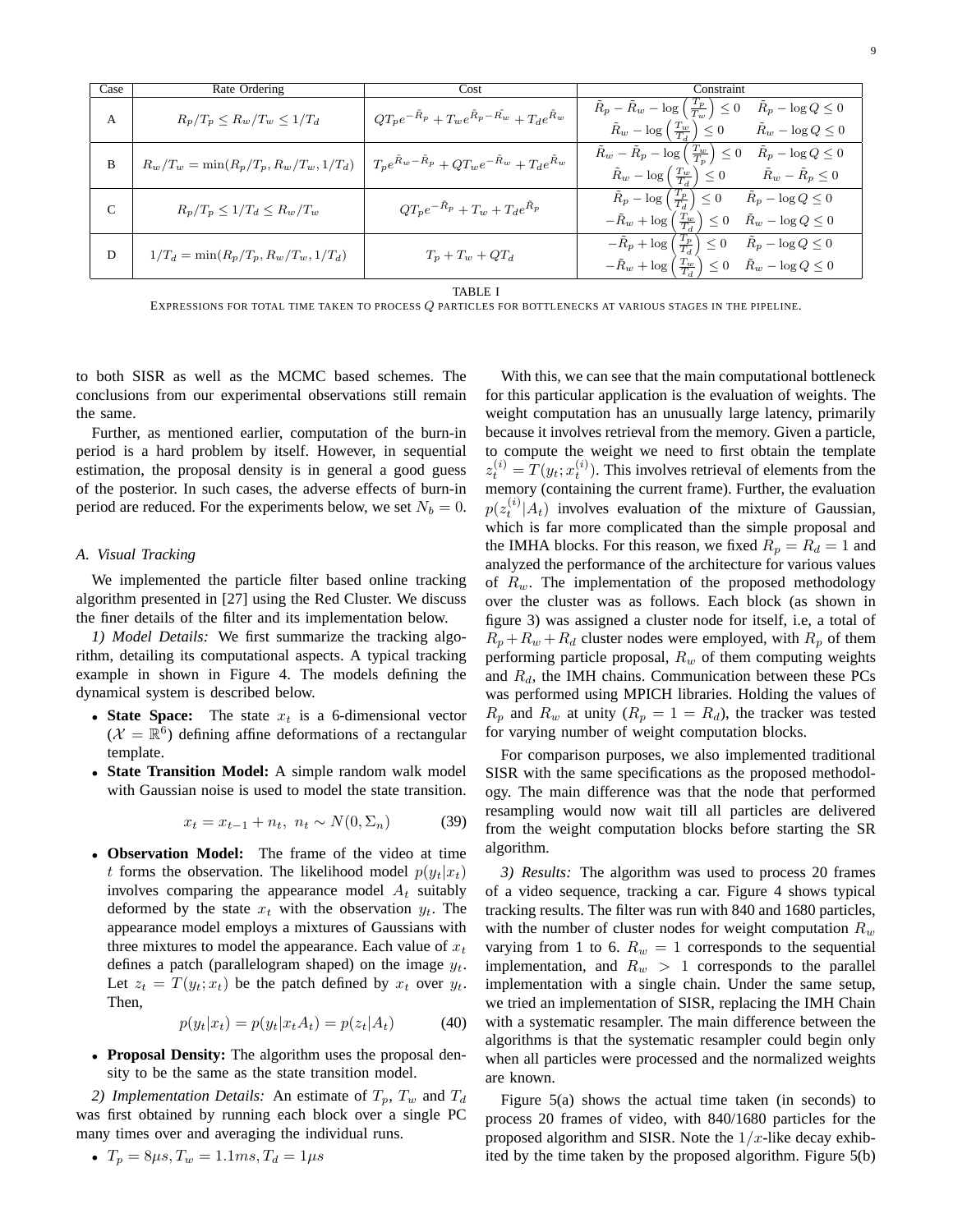

Fig. 4. Frames 1,4,8,12,16,20 of the tested set. The output of the tracker is inlaid on top



Fig. 5. (Left) Actual time (in seconds) taken to process 20 frames, with a filter of 840 particles, with varying number of  $R_w$ . (Right) Speedup obtained by replication of the weight computation node. Note the linear speedup obtained with the proposed algorithm.

shows the speedup of each algorithm when we add more and more computing nodes. The  $1/x$ -like behavior now translates to a linear increase in speedup with the number of processing nodes. The two plots demonstrate the pipelinability of the proposed algorithm. It can be seen that the speedup tapersoff as number of cluster nodes increases. This is attributed to increasing communication delays between the nodes. There are no standard models for communication delays when using MPICH. As we use more and more processors, inter-processor communication becomes the dominant source of delay, and further parallelization does not help.

#### *B. Synthetic Example*

We applied the design methodology and implementation strategies proposed in this paper for a synthetic example. The problem specifications were first introduced in [2]. The system has a scalar state space, i.e,  $\mathcal{X} = \mathbb{R}$ . The state transition model is defined by

$$
x_t = x_{t-1} + \frac{25x_{t-1}}{1 + x_{t-1}^2} + 8\cos(2(t-1)) + w_t, w_t \sim N(0, 10)
$$
\n(41)

The observation model is given by the equation

$$
y_t = \frac{1}{20}x_t^2 + v_t, \ v_t \sim N(0, 1) \tag{42}
$$

We could then estimate the times  $T_p : T_w : T_d$  to be in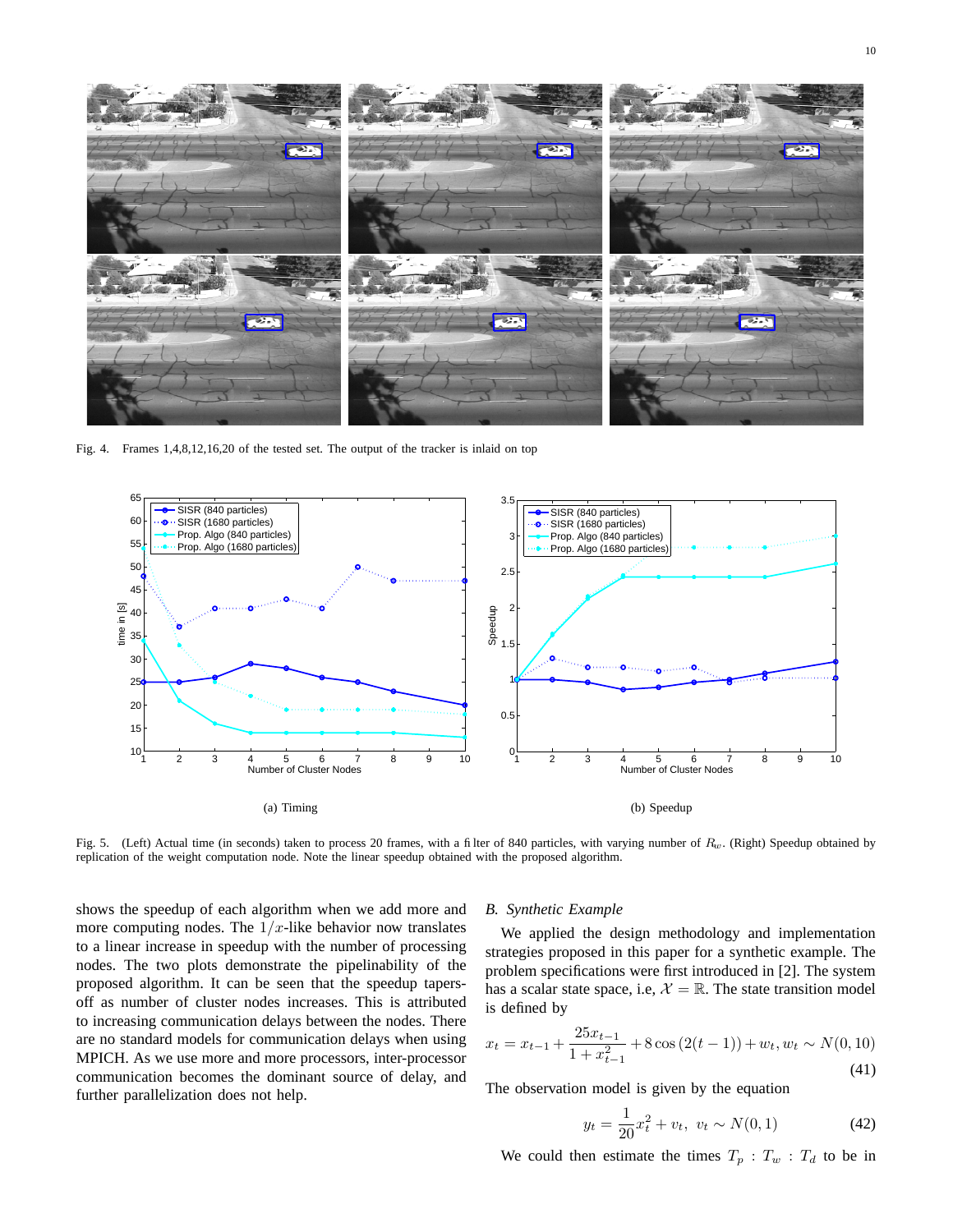the proportion  $19.2 : 1 : 7$ . For filtering with  $Q = 840$ particles, we can now formulate and solve the four convex programs. The convex programs were solved using the Matlab's optimization toolbox. The constraints that are active (the constraints that are satisfied with equality at a feasible point are called *active*) at the minima were noted to give a qualitative interpretation to the result.

**Case A:** Minimum is achieved with the following two active constraints.

$$
\frac{R_p}{T_p} = \frac{R_w}{T_w} = \frac{1}{T_d} \tag{43}
$$

Note that this is the rate balancing condition. The corresponding minimum time is

$$
\tau_{A,\min} = QT_d + T_p + T_w \tag{44}
$$

**Case B:** Again the minimum is achieved at the boundary with the same active constraints.

$$
R_w = R_p
$$
  
\n
$$
\frac{R_w}{T_w} = \frac{1}{T_d}
$$
\n(45)

This gives us a minimum time of

$$
\tau_{B,\min} = T_p + QT_d + T_w \tag{46}
$$

**Case C:** Note that the cost function is independent of  $R_w$ . The minimum is achieved at the following active constraint.

$$
\frac{R_p}{T_p} = \frac{1}{T_d} \tag{47}
$$

giving a minimum time

$$
\tau_{C,\min} = QT_d + T_w + T_p \tag{48}
$$

**Case D:** The cost function is constant over the feasible set. Hence, the minimum time is

$$
\tau_{D,\min} = T_p + T_w + QT_d \tag{49}
$$

It turns out that all four convex program give the same minimum time, and this also corresponds to the solution given when the rates are balanced as in (43). This is interesting as balanced rates have an intuitive appeal.

We implemented three filters and tested them on the Red and Blue clusters. The first two filters were those using SISR and IMH for resampling, with the proposal density, being same as the state transition model. The third filter was based on auxiliary particles, with a complicated proposal density defined as follows:

$$
g(x_t, k|x_{t-1}y_t) \propto g(x_t|x_{t-1}^{(k)}y_t)g(k)
$$
  
\n
$$
g(k) = c,
$$
  
\n
$$
g(\cdot|x_{t-1}^ky_t) \sim N(\pm\sqrt{20|y_t|} + \hat{x}_{t|t-1}^{(k)}, 1),
$$
  
\nwhere  $\hat{x}_{t|t-1}^{(k)}$ ,  $= x_{t-1}^{(k)} + \frac{25x_{t-1}^{(k)}}{1+(x_{t-1}^{(k)})^2} + 8 \cos(2(t-1))$  (50)

This particular proposal density samples the auxiliary state randomly, and *mixes* the observation with the predicted state to concentrate more particles near the posterior modes.

Figure 6 shows the actual time for computation and the achieved speedup with parallelization for the three filters, tested on both clusters. We tested the algorithm for varying  $R_p$ as the bottle-neck is initially in the proposal stage. However for  $R_p > T_p/T_d \approx 3$  the bottleneck shifts to the IMH sampler and further increase in the value of  $R_p$  does not produce any significant gains in the overall processing time. This is reflected in the saturation of the plots associated with the proposed algorithm (IMH) in Figure 6. In contrast, in SISR the resampling begins only when all the particles are generated. The overall time for processing does not scale as well. Finally, auxiliary particle filtering scales linearly with the number of processing nodes, and offers the best speedup.

The resampling method and the associated implementation schemes proposed in the paper, allows for a pipeline that is free of bottle-necks. Further, implementations using the proposed methodologies show a speedups that increases linearly with the number of processing nodes utilized. This allows for us to parallelize the algorithm to achieve the desired runtime rate. In contrast, implementations based on SISR do not scale that easily with the number of the processing nodes used.

#### VII. CONCLUSION

In this paper we address the computational challenges in implementing particle filters. We provide a methodology that uses the Independent Metropolis Hastings sampler. It is shown that the traditional bottleneck introduced by the systematic resampler is removed. This allows for a bottle-neck free pipelined implementation. The proposed algorithm works independent of the underlying application. Further, by using the auxiliary filter paradigm, we obtain an alternate design that does not suffer (in complexity) in the presence of arbitrary proposal function. Finally, a set of convex programs is used to compute the design specifications in terms of resources employed in each stage of processing to achieve the minimum time required to process a certain number of particles. We validate our propositions using a cluster of PCs for the problem of visual tracking and show that implementations of the proposed methodology achieve speedup that is linear with the number of processing elements.

#### **REFERENCES**

- [1] R. E. Kalman, "A new approach to linear filtering and prediction problems," *Transactions of the ASME Journal of Basic Engineering*, vol. 82, 1960.
- [2] N. Gordon, D. Salmon, and A Smith, "Novel approach to nonlinear/nongaussian bayesian state estimation," *Radar and Signal Processing, IEE Proceedings F*, vol. 140, pp. 107–113, 1993.
- [3] A. Doucet, N. Freitas, and N. Gordon, *Sequential Monte Carlo Methods in Practice*, Springer-Verlag New York, 2001.
- [4] M. Isard and A. Blake, "Contour tracking by stochastic propagation of conditional density," in *European Conference on Computer Vision*, 1996, pp. 343–356.
- [5] Q. Gang and R. Chellappa, "Structure from motion using sequential monte carlo methods," *International Journal of Computer Vision*, vol. 50(1), pp. 5–31, 2004.
- [6] M. Bolic, P. M. Djuric, and S. Hong, "Resampling algorithms for particle filters: A computational complexity perspective," *EURASIP Journal of Applied Signal Processing*, , no. 15, pp. 2267–2277, 2004.
- [7] M. Bolic, P. M. Djuric, and S. Hong, "Resampling algorithms and architectures for distributed particle filters," *IEEE Transactions on Signal Processing*, vol. 53, no. 7, pp. 2442–2450, July 2005.
- [8] M. Bolic, *Architectures for Efficient Implementation of Particle Filters*, Ph.D. thesis, Dept. of Electrical Engineering, State University of New York at Stony Brook, August 2004.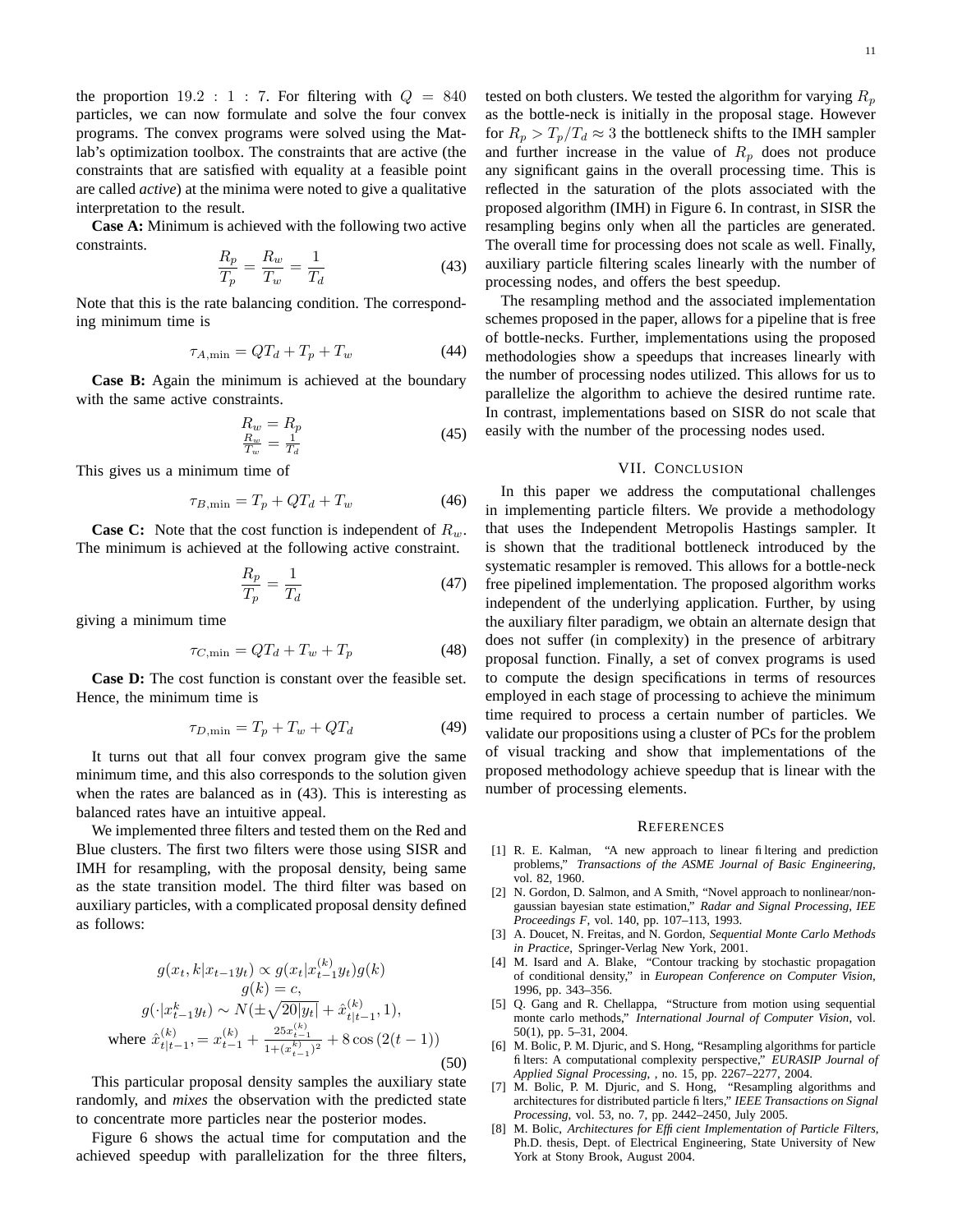

Fig. 6. Timing and speedup over the synthetic example.Saturation occurs after  $R_p = 3$  because of the shift of the bottle neck from the Proposal block to the IMH sampler.

- [9] A. Athalye, M. Bolic, S. Hong, and P. M. Djuric, "Generic hardware architectures for sampling and resampling in particle filters," *EURASIP Journal of Applied Signal Processing*, vol. 17, pp. 2888–2902, 2005.
- [10] A. Doucet, S. Godsill, and C. Andrieu, "On sequential monte carlo sampling methods for bayesian filtering," *Statistics and Computing*, vol. 10, pp. 197–208, 2000.
- [11] A. C. Sankaranarayanan, R. Chellappa, and A. Srivastava, "Algorithmic and architectural design methodology for particle filters in hardware," in *International Conference on Computer Design*, 2005, pp. 275–280.
- [12] Z. Khan, T. Balch, and F. Dellaert, "MCMC-based particle filtering for tracking a variable number of interacting targets," *IEEE Transactions on Pattern Analysis and Machine Intelligence*, vol. 27, no. 11, 2005.
- [13] J. S. Liu and R. Chen, "Sequential monte carlo methods for dynamic systems," *Journal of American Statistician Association*, vol. 93, pp. 1032–1044, 1998.
- [14] C. P. Robert and G. Casella, *Monte Carlo Statistical Methods*, Springer-Verlag New York, 1999.
- [15] M. K. Pitt and N. Shephard, "Filtering via simulation: Auxiliary particle filters," *Journal of the American Statistical Association*, vol. 94, no. 446, pp. 590–591, 1999.
- [16] J. S. Liu, R. Chen, and T. Logvinenko, "A theoretical framework for sequential importance sampling with resampling," in *Sequential Monte Carlo Methods in Practice*, A. Doucet, N. de Freitas, and N. Gordon, Eds. Springer-Verlag New York, 2001.
- [17] A. Doucet, "On sequential simulation-based methods for bayesian filtering," Tech. Rep., Department of Engineering, University of Cambridge, 1998.
- [18] S. Chib and E. Greenberg, "Understanding the metropolis hastings algorithm," *American Statistician*, vol. 49, pp. 327–335, 1995.
- [19] W. K. Hastings, "Monte carlo sampling methods using markov chains and their applications," *Biometrika*, vol. 57, pp. 97–109, 1970.
- [20] N. Metropolis, A. W. Rosenbluth, M. N Rosenbluth, A. H. Teller, and E. Teller, "Equations of state calculations by fast computing machines," *Journal of Chemical Physics*, vol. 21, pp. 1087–1091, 1953.
- [21] S. Geman and D. Geman, "Stochastic relaxation, gibbs distributions and bayesian restoration of images," *IEEE Trans. Pattern Analysis and Machine Intelligence*, vol. 6, pp. 721–741, 1984.
- [22] K. L. Mengerson and R. L. Tweedie, "Rates of convergence of the hastings and metropolis algorithms," *The Annals of Statistics*, vol. 24, no. 1, pp. 101–121, February 1996.
- [23] H. Tjelmeland, "Using all metropolis-hastings proposals to estimate mean values.," Tech. Rep., Department of Mathematical Sciences, Norwegian University of Science and Technology,, 2004.
- [24] S. Boyd and L. Vandenberghe, *Convex Optimization*, Cambridge University Press, New York, NY, USA, 2004.
- [25] W. Gropp, E. Lusk, N. Doss, and A. Skjellum, "A high-performance, portable implementation of the MPI message passing interface standard," *Parallel Computing*, vol. 22, no. 6, pp. 789–828, Sept. 1996.
- [26] W. D. Gropp and E. Lusk, *User's Guide for* mpich*, a Portable Implementation of MPI*, Mathematics and Computer Science Division, Argonne National Laboratory, 1996, ANL-96/6.

[27] S. Zhou, R. Chellappa, and B. Moghaddam, "Visual tracking and recognition using appearance-adaptive models in particle filters," *Transactions on Image Processing*, vol. 11, pp. 1434–1456, November 2004.



**Aswin C. Sankaranarayanan** (S'04) received the B.Tech. degree from the Indian Institute of Technology, Madras in 2003. He is currently a Ph.D candidate in the Department of Electrical and Computer Engineering at the University of Maryland, College Park. In Spring 2007, he was selected as a Future Faculty Fellow in A. J. Clarke School of Engineering. He was also a participant in IBM's Emerging Leaders In Multimedia Workshop held at the T. J. Watson Research Center in October 2007.

His research interests are in computer vision, statistics, geometry and signal processing.



**Ankur Srivastava** (M'02) received the B.S. degree from the Indian Institute of Technology, Delhi, the M.S. degree from Northwestern University, Evanston, IL, and the Ph.D. degree from the University of California Los Angeles (UCLA) in 1998, 2000, and 2002. Since fall 2002 he has been an Assistant Professor with the University of Maryland, College Park. His research interests include many aspects of design automation including logic and high-level synthesis, low-power issues, fabrication variability and low-power issues pertaining to sensor

networks and computer vision. Dr. Srivastava received the outstanding Ph.D. Award from the Computer Science Department of UCLA in 2002. He is a Member of ACM and IEEE.